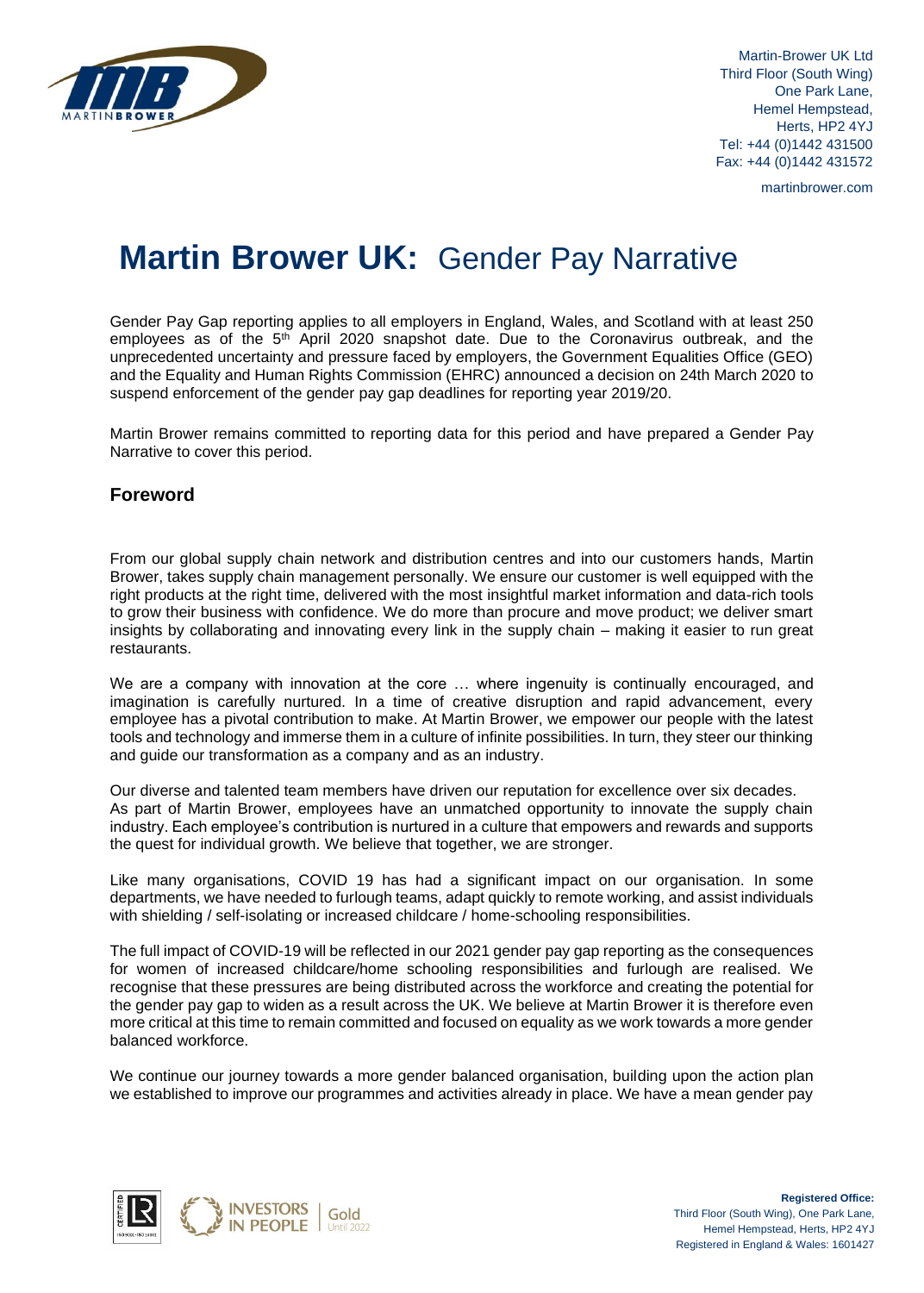gap of 1.01% and a median gender pay gap of 2.80%, both favouring females. These figures are significantly lower than the national figures reported by the Office of National Statistics.

We are pleased that we see positive year on year trends in the form of a narrower mean gender pay gap continuing to favour females and a significant narrowing at the median. We also observe a significant narrowing median and mean bonus gap. We actively continue to invest in providing access to training and development opportunities to our entire workforce to encourage and promote progression across the organisation.

Females currently represent just 19% of our overall workforce and we are pleased that last year, 16% of our new hires were female.

In our fourth reporting year, we continue to embed and build upon the initiatives previously implemented and are collectively influential in taking strides towards making Martin Brower a fair and balanced workplace and encourage greater female representation across the organisation.

We continue to actively focus on increasing the proportion of female candidates identified for new roles and on developing alternative recruitment pipelines.

Martin Brower harnesses the power of inclusion to our strategic advantage - our global Diversity, Equity and Inclusion programme will be influential in making strides towards making Martin Brower a truly inclusive organisation through our culture and workplace environment.

Our HR policies encourage and support flexible working within the organisation and are working to ensure that what we have in place works for everyone. Our HR team actively supports our diversity message across the organisation by positively influencing and challenging hiring managers to ensure they recognise how their individual behaviours and actions impact our overall ability to create an open, fair, and inclusive workplace culture.

We are committed to maintaining the momentum we have experienced over the last few years as we strive towards a more gender balanced organisation.

# **1. Gender Pay Gap**

Mandatory Gender Pay Gap Reporting applies to all private and voluntary sector employers in England, Wales, and Scotland with at least 250 employees as of the 5<sup>th</sup> of April 2020 snapshot date. Those organisations are required to publicly report their gender pay gap metrics as follows on the governmentsponsored website, **with the aim of eliminating the gender pay gap:**

#### **Mean gender pay gap**

Difference between average hourly earnings of males & females

**Median gender pay gap**

Difference between median hourly earnings

## **Gender bonus gap**

Proportion of male & female employees receiving bonus within the 12 month period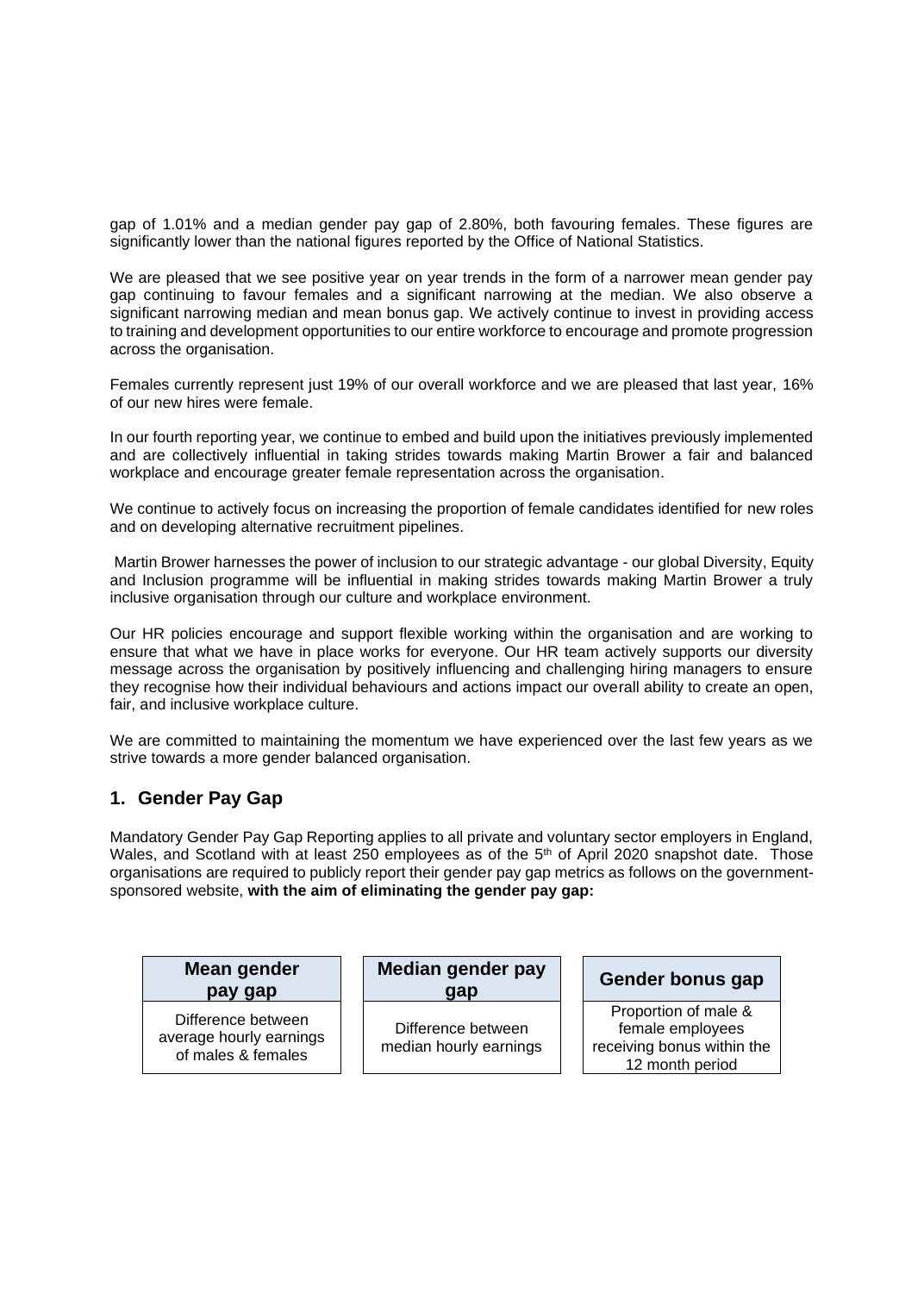| Mean gender<br>bonus gap                     | <b>Median gender</b><br>bonus gap           | <b>Pay quartiles</b>      |
|----------------------------------------------|---------------------------------------------|---------------------------|
| Difference between<br>average bonus earnings | Difference between<br>median bonus earnings | Insight into career paths |

As of the 5th April 2020 payroll, our mean gender pay gap stood at 1.01% and median gender pay at 2.80%, both favouring females:

|                | <b>Mean Hourly Pay Differences</b> | <b>Median Hourly Pay Differences</b> |            |  |
|----------------|------------------------------------|--------------------------------------|------------|--|
| Gender         | Hourly Pay                         | Gender                               | Hourly Pay |  |
| Female         | £21.63                             | Female                               | £19.07     |  |
| Male           | £21.42                             | Male                                 | £18.55     |  |
| <b>Pay Gap</b> | $-1.01%$                           | <b>Pay Gap</b>                       | $-2.80%$   |  |

These are both significantly below the national mean (14.4%) and national median (15.5%) as reported by the Office of National Statistics, 2020. It is important to remember the mean (or average) may not be a fair representation of the data, because the average is easily influenced by outliers and therefore it is important to also consider the median (middle point of the data set). If you have fewer outliers in your data set this will result in your mean and median being close together.

The underlying reason behind the gap is predominantly due to a higher proportion of males in lower paid roles relative to a very small number of females overall in the data set (headcount of 35, versus overall headcount of 152, recognising that a significant proportion of our workforce were furloughed on a reduced salary basis and in line with the regulations, are excluded from the gender pay calculations but included in the gender bonus calculations). We are confident that men and women are paid equally for doing equivalent jobs across our business.

While females currently represent just 19% of our overall workforce, we are pleased that 3 of the 7 Extended Leadership Team are females, of whom all are Executive Development Programme graduates.

# **2. Bonus Payments and Participation**

Our mean bonus gap currently stands at 45.66% favouring females, with our median bonus gap also favouring females at 50.15%. We have a slightly higher proportion of male employees receiving a bonus:

|              | <b>Mean Bonus Differences</b> |                                        |                         |
|--------------|-------------------------------|----------------------------------------|-------------------------|
| Gender       | Mean bonus                    | <b>Numbers</b><br>receiving a<br>bonus | % bonus<br>distribution |
| Female       | £2.168.48                     | 182                                    | 98%                     |
| Male         | £1.488.77                     | 1.087                                  | 995                     |
| <b>Bonus</b> | $-45.665%$                    |                                        |                         |
| Gap          |                               |                                        |                         |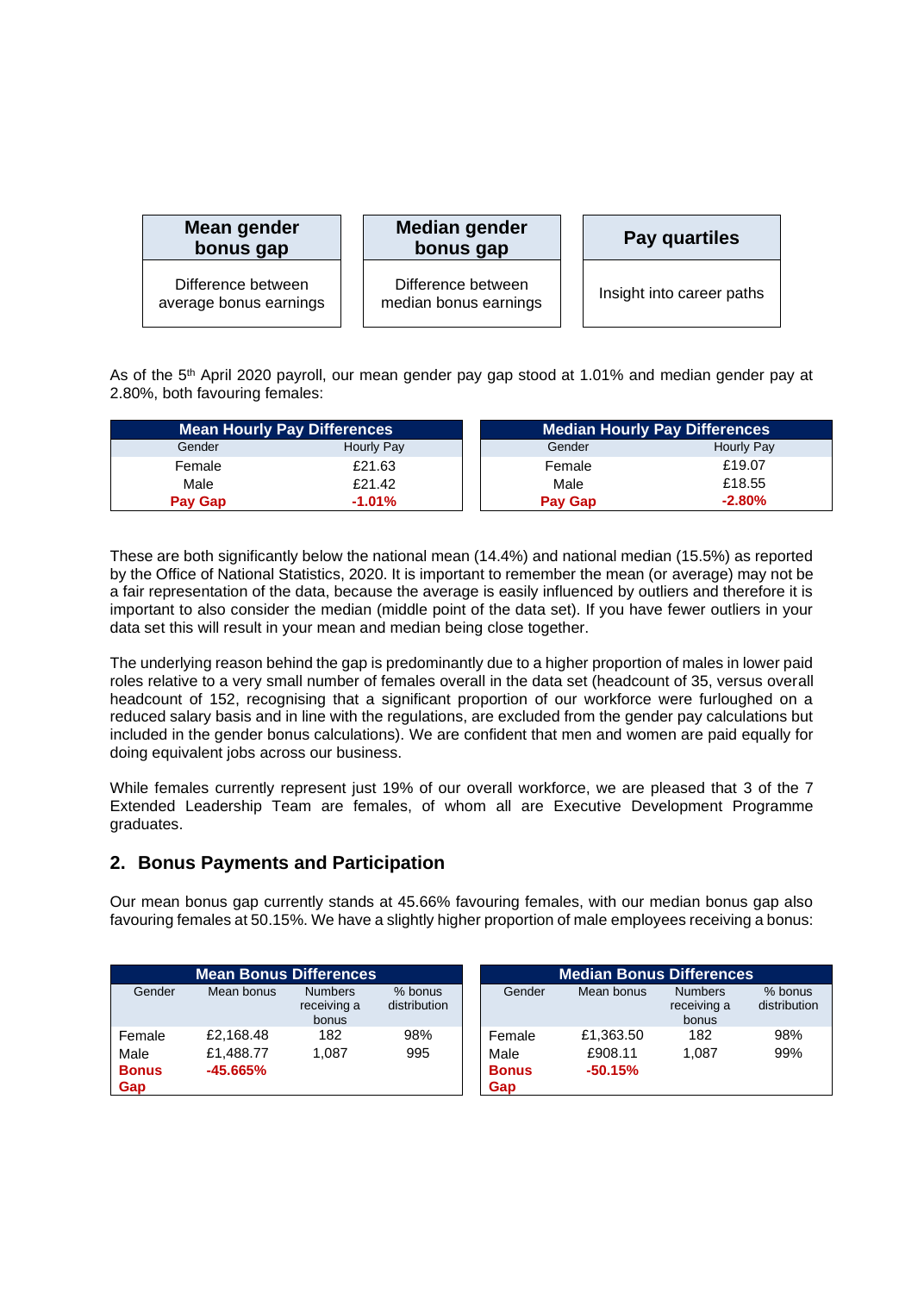The data set is slightly skewed, with a much wider range in the bonus amounts found in the larger male data set compared to a narrower range in the smaller female data set who are in receipt of bonuses.

Discretionary performance-related bonuses are awarded and paid on an annual basis via two bonus plans, taking account of individual performance. As an equal opportunities' employer, all our permanent employees in eligible roles are eligible for bonus, irrespective of their position, age, gender, or ethnicity.

## **3. Career Paths and Earnings**

Our gender distribution by quartiles, as defined by the regulations, shows us that female employees continue to be underrepresented across all four quartiles, most noticeably in the second lowest pay quartile.



# **Gender Distribution by Pay Quartiles**

#### **HR Strategy**

Our HR philosophy is to attract and retain high calibre individuals and to leverage their unique talents to enable us to deliver a world-class service to our customers.

We recognise the motivational importance of positive senior role models to inspire confidence and success and we are proud that over 31% of our senior management roles are occupied by females. We acknowledge that our strategy needs to evolve to ensure that we attract a higher proportion of females into our organisation and we actively drive our hiring managers to reflect our strategic approach to diversity.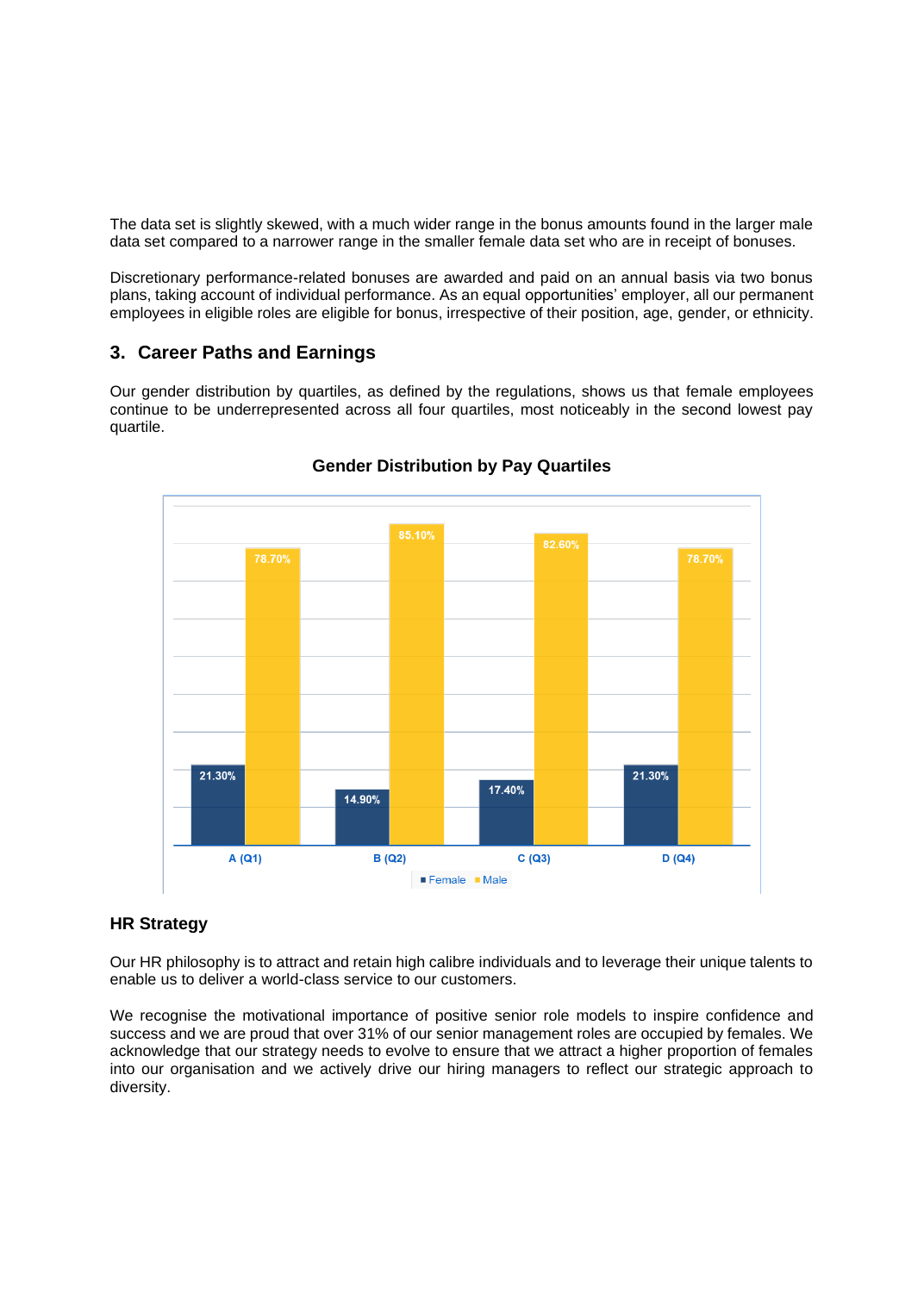Martin Brower continues to actively foster an environment where everyone is motivated to develop and progress through innovative HR policies and practices in an encouraging environment. We have recently enhanced several our HR policies which have been positively received. We proactively keep in touch with those on maternity leave and are pleased that we saw a 75% return rate in the last year.

Our HR policies and tools are reviewed regularly and we continue to proactively support flexible working across the organisation as we believe that these policies encourage our talented and driven employees to deliver results, and in turn advance their careers in our organisation. In the last year, we are pleased that we approved 70% of flexible working requests.

Recently we enhanced our Employee Value Proposition with new inclusive language and modified our CARES values with 'E' now representing Equity and Inclusion, to inspire our workforce and support the attraction and retention of talent strategies.

The work undertaken by our Global Diversity Equity and Inclusion Council, sponsored by members of our Global Leadership Board, continues as we strive towards making Martin Brower a fair and balanced workplace. We harness global thought leadership as we drive momentum to develop our business case for change and the supporting roadmap.

#### **Recruitment**

We continue to adopt more proactive recruitment approaches including new profiling software, leveraging the power of Artifical Inteligence to remove potential for human bias during the selection process. We are pleased to see encouraging results positively impacting upon retention and a greater gender balance in potential candidates presented. We continue our partnership with a variety of organisations to inspire interest in our apprenticeship programme.

Our HR team actively supports our diversity message across the organisation by positively influencing and challenging our hiring managers to recognise how their individual behaviours and actions impact our overall ability to create an open, fair, and inclusive workplace culture. We recognise that the nature of our shift working patterns for some of our roles can detrimentally impact on the ability of parents to balance both family and career and we continue to review these patterns to provide greater flexibility to our employees.

#### **Development**

Employee Development is a key focus within our organisation and we are committed to making the most effective use of the talent, skills and abilities of our employees. Our i-Learn Academy opened 13 Jan 2020 and enables us to nurture our continued learning culture and help our organisation deliver its strategic objectives.

Our training programmes continue to support achievements and success for all our colleagues. As part of this we run our LEAP (Leadership, Engagement, Action, Performance) programme for front line leaders designed to equip them for success by enhancing their leadership skills and have incorporated unconscious bias training and insight profiling into the programme. Forty percent of participants for this years programme were female.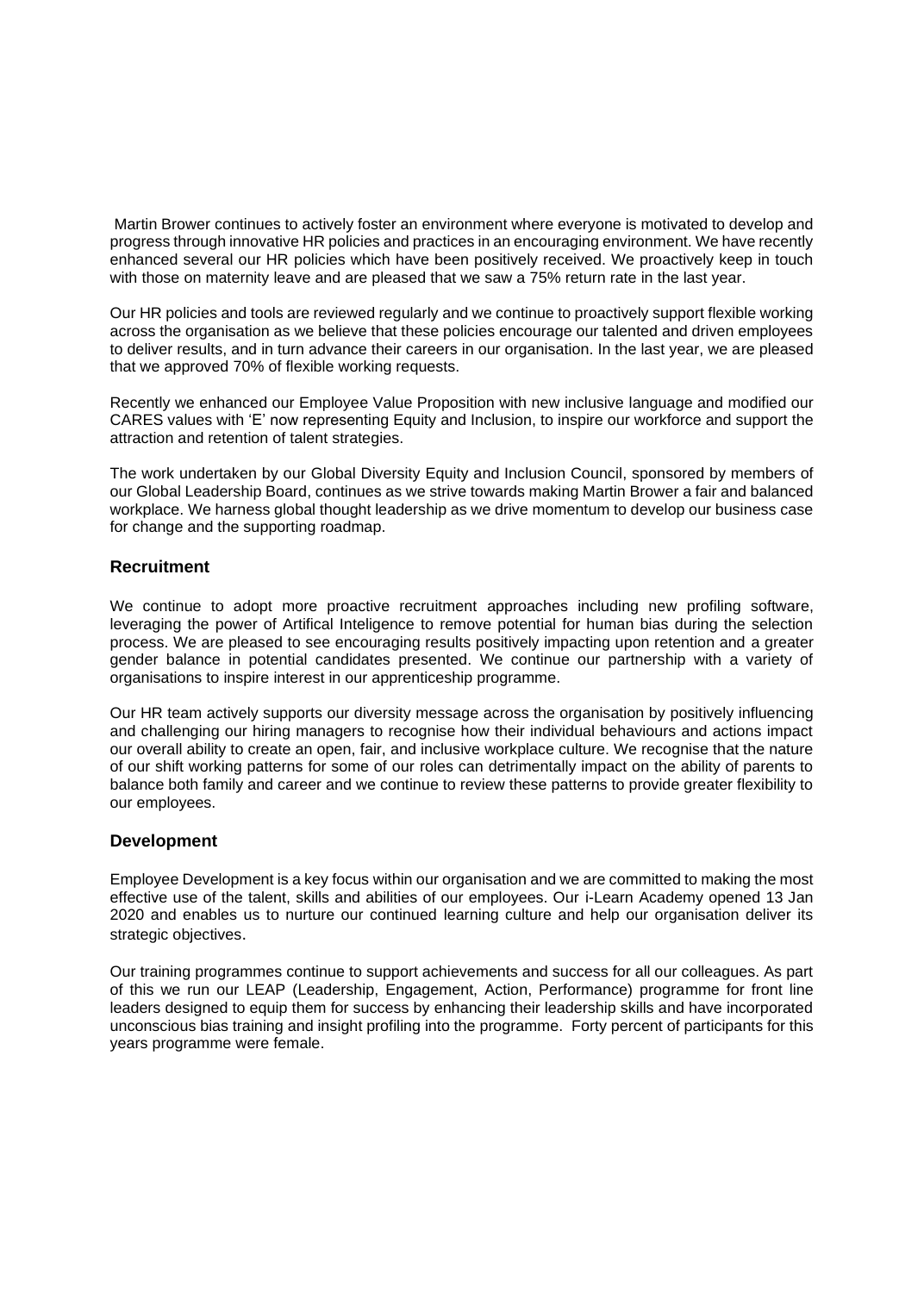The HR Team has undergone further Diversity, Equity and Inclusion training and are equipped to support managers and colleagues and apply the Diversity, Equity and Inclusion lens to all aspects of people management.

In June 2019, we participated in The Big Diversity Challenge, an opportunity for logistics professionals to work collaboratively through fun physical and mental team challenges, share best practices and help set the agenda to become a truly inclusive sector.

Our EDP (Executive Development Programme) continues to provide leaders with more positive behavioural skills and techniques that apply beyond their current roles and to grow their potential. Programme graduates each have a Board-level mentor to support them in taking better control of their careers. We continue to operate a Board-level mentoring programme for EDP graduates to actively nurture our senior management capability and are considering cascading this down to LEAP graduates over the coming year.

Encouragingly, we have retained our Investor's in People Gold status for Head Office and Silver status for our UK-based Distribution Centres.

We actively encourage our employees to consider different role experiences as they progress their careers within our organisation. We have partnered with external bodies to develop employees' industry insights and share best practice.

# **4. Year on Year Comparison**

We are pleased that we see positive year on year trends in the form of a narrower mean gender pay gap continuing to favour females with a significant decrease at the median now in favour of females. We see a narrowing mean and median gender bonus gap, driven by a much wider range in the bonus amounts found in the larger male data set compared to a much narrower range found in the much smaller female data set who are in receipt of bonuses. Encouragingly, we also note an increased bonus participation for both genders when compared to the previous two years.

|                                          | 2018       | 2019       | 2020     | 2020 vs 2019 |
|------------------------------------------|------------|------------|----------|--------------|
| <b>Mean Gender</b><br>Pay Gap            | $-5.67%$   | $-3.10%$   | $-1.01%$ | 2.09%        |
| <b>Median Gender</b><br>Pay Gap          | 7.97%      | 11.59%     | $-2.80%$ | $-14.39%$    |
| Mean gender<br><b>Bonus Gap</b>          | $-51.57%$  | $-71.45%$  | 45.66%   | 25.80%       |
| <b>Median gender</b><br><b>Bonus Gap</b> | $-119.84%$ | $-134.45%$ | 50.15%   | 84.30%       |
|                                          |            |            |          |              |
| <b>Males</b><br>receiving bonus          | 81.00%     | 76.45%     | 99.18%   | 22.73%       |
| <b>Females</b><br>receiving bonus        | 89.57%     | 81.52%     | 98.38%   | 16.86%       |